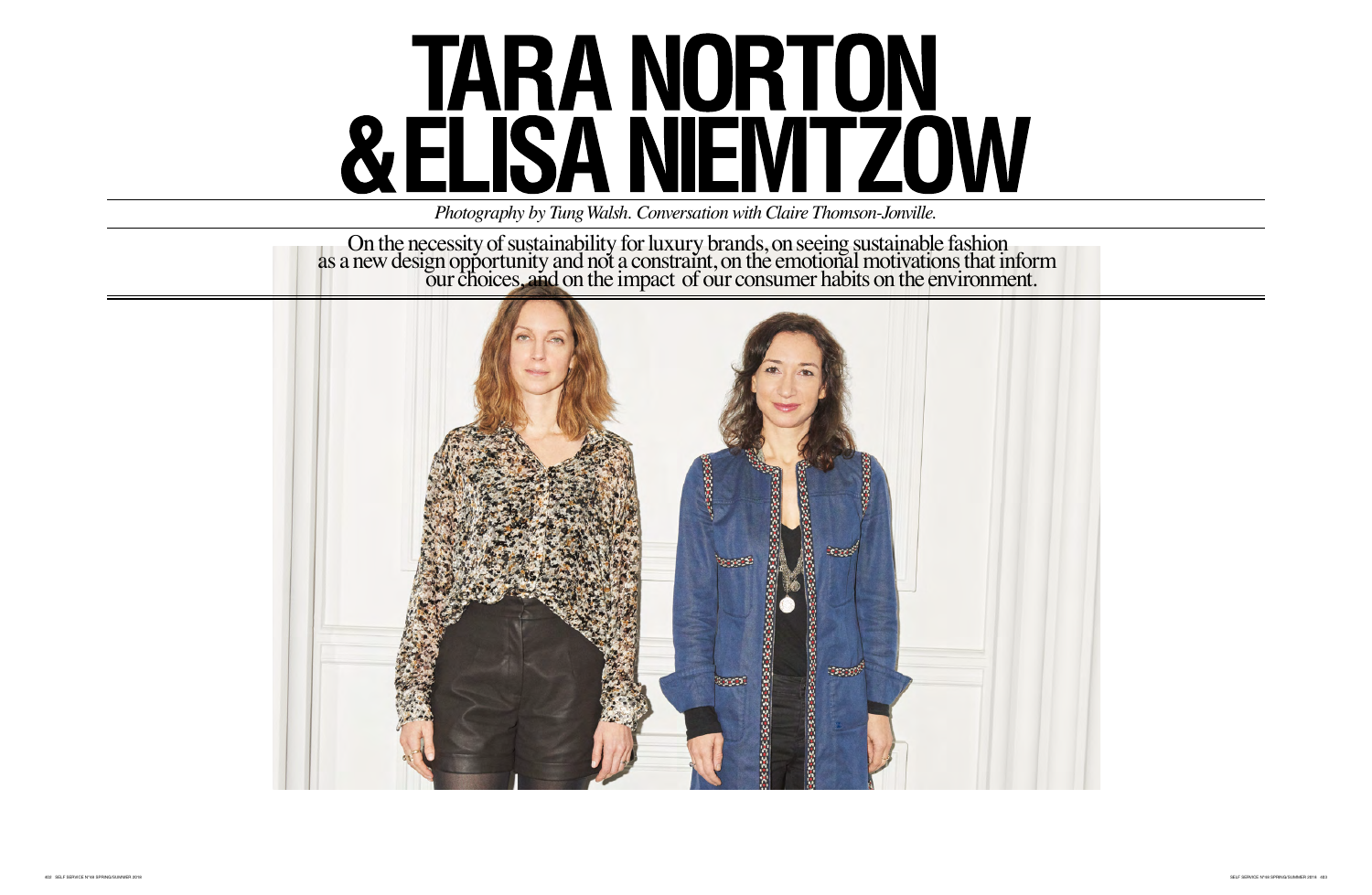*Tara Norton & Elisa Niemtzow, managing directors, BSR. A conversation at the BSR headquarters, Paris, January 2018.*

**Claire Thomson-Jonville:** Can we begin by discussing the implications of climate change on the fashion industry?

**Tara Norton:** Climate change is about our ability as a species to continue living on this planet. Business has a very strong role to play. And, actually, what we've seen in the last year is individual businesses and the business community taking this very seriously, being very vocal about it, and putting out strong commitments to actually reduce their environmental impact on climate.

**Elisa Niemtzow:** If you think about the industry of designing and making clothes, and all of the components that go into that, at every step we're impacting the climate. So, for example, when we're cultivating cotton to make a shirt, this has implications on the planet in terms of the carbon emissions, how you're using land, water, the pollution impacts, etc.... BSR helps companies figure out where the important impacts are and what to do to change. We work with companies to think through how to change the current system. For example, companies are using a lot of resources and not really replenishing them; how can they move to having more regenerative models? It's true that there is a lot of momentum in the industry these days to begin working towards different models and ways of working.

**Claire:** What are the risks to companies if they don't start making changes to the supply chain and operations?

**Tara:** There are different types of climate risks. One key risk is physical risk, which is basically about how changes in the climate are affecting your business. For example, are you going to be able to get your products from point A to point B; are you going to have distribution centers that are flooded? A good recent example of this kind of thing in practice is what happened in the US after Hurricane Irma in Florida. FEMA, the disaster recovery agency in the US, called on every logistics provider in the country to get involved in the massive disaster recovery efforts, and that affected the prices of logistics for the private sector. Another key risk that is really important for the luxury industry is input risk, or the impacts on raw materials, as there are certain materials that you're not going to be able to use anymore because they won't be available or they're going to be of a lesser quality.

**Claire:** Can you tell us more about the six key raw materials that are essential to luxury and whose quality is critical and how companies are making themselves vulnerable through using those materials?

**Elisa:** First off, CEOs are talking about sustainability, and once you have leadership involved, then that ignites the energy and resources in companies. Finally, sustainability is becoming a mainstream conversation.

**Tara:** Continuing on the issue of fur, I can give you a very precise example: I was invited to a dinner on sustainable fur by the head fur buyer for a major fashion house during Paris Week. There were young designers, as well as the head of sustainability from the house, as well as many of the key players in the fur industry. The head fur buyer stood up and talked about the importance of ensuring that fur was sustainable, meaning that animal welfare is clear throughout the industry and that it's a traceable raw material. There's no way that dinner was happening 10 years ago. So that, to me, was a good example of the way in which sustainability has become more mainstream. The industry is under a huge amount of pressure on fur. We see brands that want to keep using fur because it's a beautiful natural material with lots of good qualities. With fur, there is a huge focus on one dimension, animal welfare, which is of course extremely important. The fur industry in Europe has open farms such that, in many places, any member of the public can go and walk onto a fur farm. They do this purposely to help dispel some of the myths that every fur farm is this horrible place where animals are being badly treated, which is just not the case.

**Elisa:** In the report we did in partnership with Kering, "Climate Change: Implications and Strategies for the Luxury Fashion Sector," we looked at some of the key raw materials used by the luxury industry—cotton, vicuña, cashmere, beef leather, sheep and lamb leather, and silk—and what you can see is that climate change is already affecting the quality and the availability of the materials and that's going to get worse. And, if you look across other industries as well, it's the same. In the beauty industry, where there is a big reliance on plant-based raw materials, it's a similar story. So it's really important for companies to understand how they are dependent on key materials and then what they can do to begin to fix the problems or turn things around, and that's where collaboration is really important. It's very hard for one company to fix a system. So, if you take cashmere, for example: right now we're over-sourcing cashmere. There's a lot of stress on the grasslands where the animals are feeding and there are livelihood issues with the people raising the goats, etc. And it's

**Tara:** One thing that luxury does is set aspirations, so if you're going to say, "We cannot aspire to kill animals," well, fine but if you're showing this beautiful fake fur coat, you are still setting aspirations for fur. In some places, this will mean using plastic alternatives, and in other places, it may still be cheaper or easier to kill an animal to make a coat that aspires to look like yours. So there's just something inauthentic about that. **Claire:** How, as a consumer, can one make informed choices? And how much does the purchasing power of the individual have the influence to change the way companies work? **Elisa:** We are at an interesting crossroads, especially in the luxury fashion industry because it's typically been a rather opaque industry. The industry has operated on the principle that there is a luxury dream that we want to preserve and that people really don't want to know where things come from and how they're made. But there is definitely now a new zeitgeist in society where more and more people are interested to know what products are made from and how they are produced and all of the stories behind that. There is a real leadership opportunity for brands to open up and talk about their practices because consumers need more transparency and need the information if they are going to make better decisions. **Tara:** And if the brands don't do it, someone else does it for them. if you get their attention, then you can get them to follow through and sort the trash correctly. So it's important for companies to put consideration and thought into what they're asking consumers to do, just like they put consideration and thought into their new products or their other strategies. **Claire:** And what about a brand like IKEA? **Tara**: IKEA is an interesting example of a company that takes a holistic view of sustainability, and works across their whole product line to increase the sustainability of everything they are offering to their consumers. They've also identified what are the biggest materials where they need to really be driving change. For IKEA, the number one raw material is wood; cotton is another key raw material. They're examining everything and making incremental as well as quite big changes across their product line. And they don't really tell big stories about any particular product; they just kind of quietly go along. Like many big global companies today, they have a very well thought through sustainability strategy that they publicize on their corporate website. **Claire:** How do we move forward on sustainability? If you go into a store and you've got two identical cotton t-shirts, the sustainable one is always more expensive. Perhaps some people will consciously pay the extra but those watching their money will choose the cheaper one...

not just one company that's going to go in and fix that situation: it needs to be a collaboration of companies and local governments. **Tara:** We work a lot with companies to help them work out what their most important social and environmental issues are and where they can have the biggest impacts, in a way that aligns with what they're trying to do as a business. It's not only climate change—climate change is one key aspect of sustainability. The best definition of sustainability is "meeting the needs of the present without compromising the ability of future generations to meet their own needs." So yes, sustainability includes climate change and the environment, but it's also about the human side: human rights, women's empowerment and how to create an economy that is inclusive for all people. One major challenge is that companies are under pressure from many different stakeholders across a vast array of issues.

**Elisa:** We look across the complete spectrum: environmental and social. Workers in specific countries or trafficking...

**Claire:** Can we address the issue of fur?

**Tara:** There is a significant dialog going on right now among luxury brands about their use of fur. Fur is the first thing man ever wore and it's never gone away, so I personally don't tend to think it's going anywhere. But we are seeing a lot of brands that have been traditional users of fur asking questions about it.

**Claire:** Sustainability is now no longer an option for luxury brands; it's a necessity. Could you tell me the differences in approaches of companies that you have seen over the last 10 years?

**Claire:** What about replacing real fur with a synthetic product? **Tara:** Fur can be seen as a positive material in the context of fashion, which is the second most polluting industry in the world, using all kinds of non-renewable resources. Fur is a renewable resource; in terms of the chemicals that go into treating it, it's actually less polluting than synthetics. I don't mind when brands say, "We're not going to use fur," but I do actually have a problem with moving away from real fur to fake fur because fake fur is essentially petroleum-based plastic. It's not authentic and then what is the message that you are sending here? **Elisa:** The message becomes that plastic is ok. And it's not.

**Claire:** Can the consumer mindset shift in favor of environmentallyresponsible purchases? **Elisa:** Getting the messaging right is complicated and at BSR we've done studies with our members on what kinds of messaging worked in specific situations—what was better—and we looked not only at encouraging purchases of specific products but also improving brand reputation. And we need to experiment and test messages, just like you test a campaign. We need to bring sustainability into the whole consumer insight process. **Claire:** How do consumers interact with recycling? Especially in an environment such as McDonald's? evolution of how consumers are thinking today. **Tara:** One tactic we see some brands, especially global high street

A good example recently is a report from the NGO Clean Clothes Campaign on the wages and sweatshop-type conditions in some factories in Eastern Europe, which can be sources for more high-end brands in Europe. The NGO set the agenda for fashion brands, that they have to now address this issue strongly. **Elisa:** Brands just have a tremendous opportunity to really bring the sustainability conversation into their creative space. They've been shy about it or worried about being accused of greenwashing, but the fact is that these are the best creative minds that we have in fashion. I think that the real leaders are bringing the creative teams into the conversations and seeing sustainability as a design opportunity; it's not a design constraint. It's important to talk about sustainability in ways that resonate and correspond to the issues that the clients are thinking about because if we just talk about climate change, that might not appeal to everyone, but if we're talking more about a specific story about how we have to preserve cashmere and improve the lives of the people raising the goats, then that could be more interesting. I don't think people are going to start buying a product because of sustainability alone, so we have to be realistic. **Elisa:** That is exactly why the industry needs to work together on all of those issues around the wages that they are paying to workers in the supply chain, around making sure that better cotton or organic cotton or sustainable cotton is the norm and not the exception. And so I think, as consumers, we need to be aware and help to put pressure on companies and support all of the civil society organizations doing that. **Claire:** According to the United Nations Environment Program, a sustainable lifestyle is about living in harmony with our natural environment, which involves rethinking how we buy and how we organize our every day. So how is a sustainable lifestyle a new frontier for business and what specific opportunities can businesses draw and which brands are leading the way? **Elisa:** There is much more awareness around living in a way that's

**Elisa:** There have been tests on what kind of recycling signage worked to get people to recycle in restaurants, and some of the things we learned apply in a lot of behavior change situations: give people very clear directions and pictures are good, too. People never know how to sort in the bins but the more you show them specifically what to do, the better. And create an emotional connection: if you get someone to stop and laugh or be surprised, brands, taking is to decide to run separate "sustainable" collections in their stores. However, when they do that, they're putting a more sustainable collection next to other collections, which is a risk as it could prompt a consumer to ask, "So, wait: *this* one is not sustainable?" How should I, as a consumer, interact with that choice? I can feel really good about buying this sustainably conscious t-shirt but then do I feel not as good about buying the

less wasteful, questioning where things come from, and so on. It's a huge opportunity for business, because they have to figure out how you meet people's needs for food and shelter and clothing. And all of the more superficial needs that are really important: women and men buy fashion because they want to look beautiful. So there's a huge opportunity for companies to say, ok I have to clothe all these people and all of the billions of people who are entering the middle classes but in a way in which it's going to be good for the planet and regenerative. For business, there are huge opportunities to rethink their product offerings, their communications, because the companies who can really speak to this new ethos and to new consumer expectations, those are going to be the winners. And the companies who do nothing and "business as usual" are not going to have the security of supply on the raw materials and they are not going to be addressing the